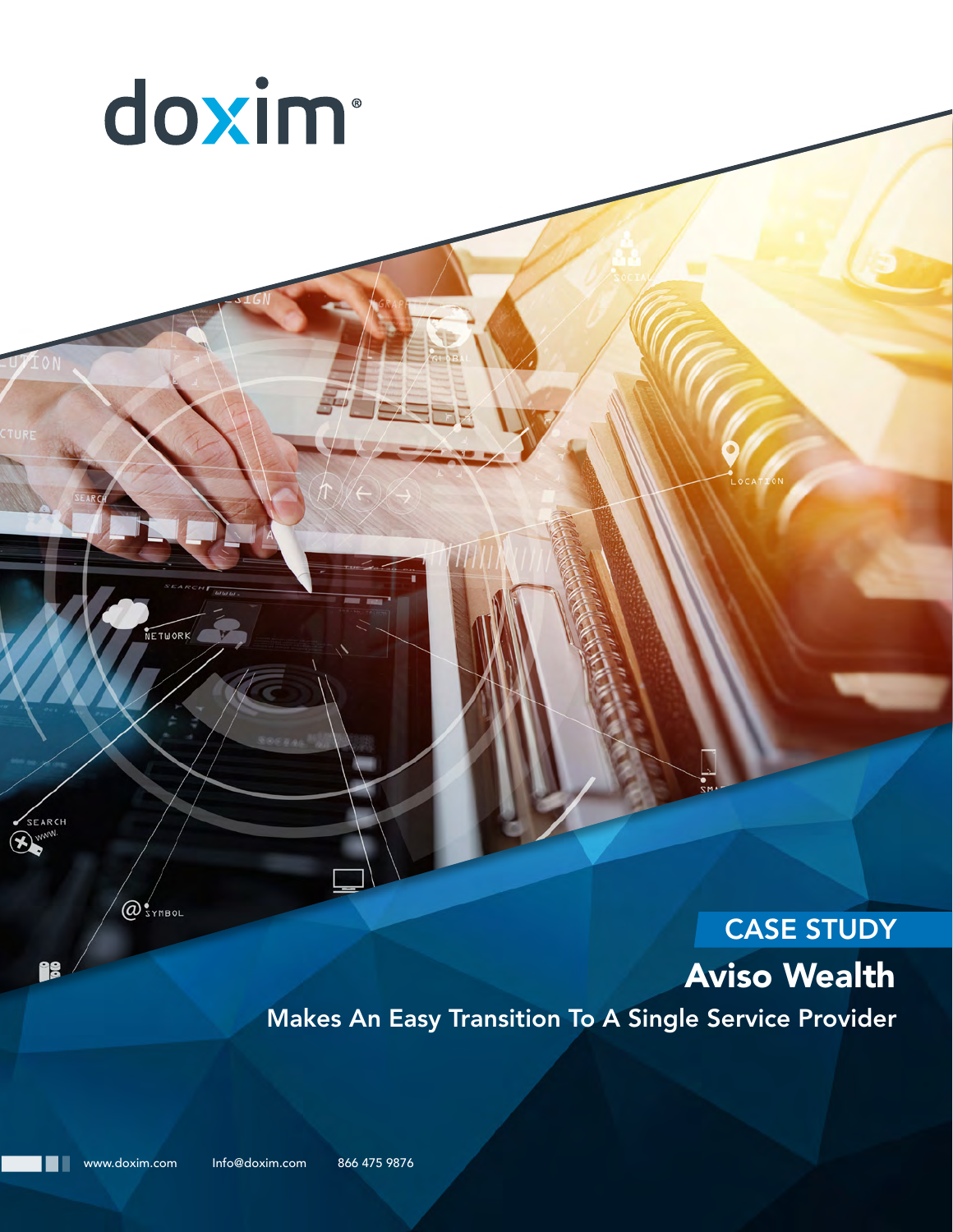

## Executive Summary

#### Customer

With over 20 years in the Canadian financial services industry, Aviso Wealth is a national wealth management firm providing MFDA and IIROC dealer services, online brokerage, correspondent services, and insurance solutions to over 225 credit union organizations and more than 1,300 advisors.

### Challenge

Aviso Wealth was managing a complicated technology network and relationships with several vendors for statement creation, document imaging, and delivery and wanted to consolidate these processes under a partnership with a single vendor and explore e-presentment as well. The transition had to be executed flawlessly, so it did not have any impact on Aviso Wealth's clients.

#### Solution

After early success with Doxim's print services and year-end tax services, Aviso Wealth decided to move to Doxim for statement composition and delivery as well. Aviso Wealth also deployed Doxim's SaaS e-presentment and archiving solution, and Doxim's eNotification service to let clients know when their eStatements and tax receipts become available online.

#### Benefit

After an easy transition from its previous vendor, Aviso Wealth is experiencing early benefits including 10- 15% cost savings and SLAs that get statements out 3-4 business days earlier than its previous vendor managed. More and more of Aviso Wealth's clients are now opting out of printed documents altogether to enjoy the convenience of electronic documents.

# The Customer

Headquartered in Vancouver, with offices in Toronto and Montreal, Aviso Wealth is a fast-growing wealth management firm that provides services for clients of many Canadian credit unions. Recently, Aviso Wealth has begun offering correspondent clearing services, meaning it no longer depends on third parties for services such as clearing, settlement, and record keeping, but instead provides these services to others.

Aviso Wealth offers services to 225 credit unions and portfolio management firms, and over 1,300 financial advisors, and has gone from \$8.5-billion in assets under administration (AUA) five years ago to over \$18-billion today.

# The Challenge

Because Aviso Wealth offers a range of services under various business lines, the firm found itself dealing with a patchwork of vendors, all working together to provide statement services to Aviso Wealth's MFDA and IIROC clients. MFDA statements were provided by a large international print vendor, but these services did not include e-presentment or e-notification of documents.

Following an early success with Doxim on the IIROC side of its business, Aviso Wealth decided that a vendor review was in order. The goal was to determine if it could consolidate statement composition and production with a single, experienced vendor, and develop a true single source partnership.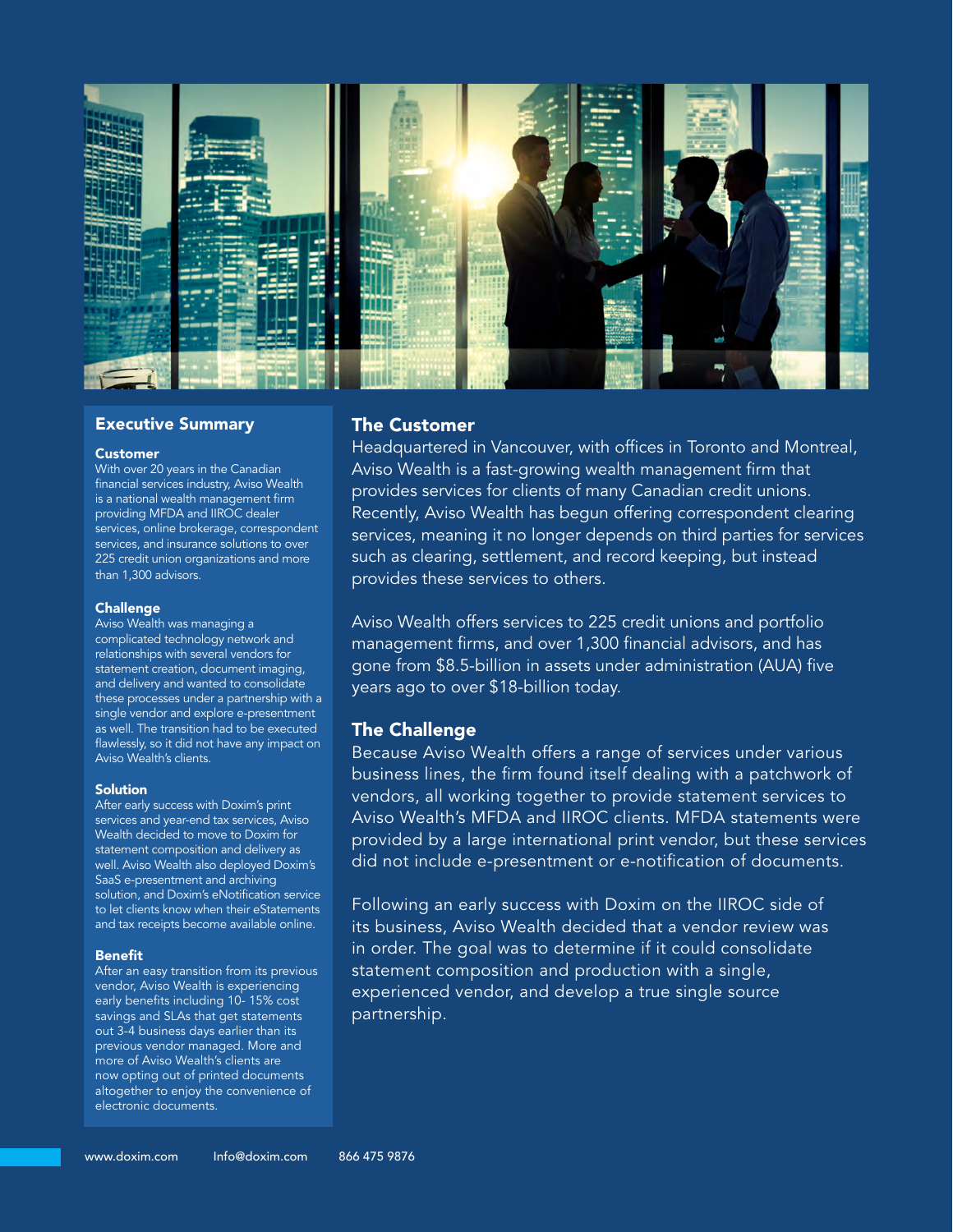

# The Solution

Aviso Wealth initiated a review in order to find a single vendor with whom to consolidate statement composition and production. The partner needed to have a deep understanding of both the wealth management sector and the credit union sector, in order to service both sides of Aviso Wealth's business. Doxim stood out as front runner because of its ability to provide cost effective composition, eDelivery and print solutions, backed by a deep understanding of the MFDA, IIROC, and credit union ecosystems.

Aviso Wealth staff also knew from experience that Doxim's tools, which they were familiar with from their IIROC business, were easy-touse and interacted as a true suite of solutions. They liked Doxim's demonstrated flexibility and customer-first mentality. The fact that Doxim's platforms are integrated with MemberDirect™'s credit union customer facing portal solutions was also an important factor in Aviso Wealth's decision. While Aviso Wealth is not making use of this integration yet, this capability may become a valuable strategic solution in the future, and it offers Aviso Wealth an easy way to grow its relationship with Doxim.

# The Implementation Process

The transition from the previous service provider was seamless for Aviso Wealth. Doxim was able to bring the new services in on time and on budget, making Aviso Wealth's transition to Doxim's platforms easy.

*"Doxim committed to meet targets, and succeeded consistently. As an executive sponsor,I was very satisfied. In all areas Doxim met or exceeded expectations."*

# *- Ernie Nichiporik SVP, Operations & Service*

One of Aviso Wealth's goals during the transition from the previous vendor was to minimize risk and prevent service disruptions for their customers. To meet this goal, Aviso Wealth wanted the business statements produced by Doxim to be as similar as possible to those produced by the previous vendor to ensure ease of use for their clients. Doxim's replication of the statements was so exact that Aviso Wealth hasn't received any feedback from customers about their statements having changed. Aviso Wealth's goal was to hold off on statement enhancement until the transition was completed and to maintain the same level of customer satisfaction throughout the process. The replicated statements, created on a compressed timeline, have done just that. Aviso Wealth also implemented Doxim's online archive and eNotification services for eStatements during the transition. "The eNotification project from start to finish took less than a month," notes Ernie Nichiporik. "It was just that simple."

# Early Successes

Aviso Wealth expects initial cost savings of 10- 15% over their previous vendors. In addition to saving Aviso Wealth money, Doxim saves time with SLAs, which get statements out 3-4 business days earlier, and is helping to increase the number of Aviso Wealth clients opting out of paper documents altogether. Doxim is also able to offer the organization a single relationship team across platforms for testing, development, and sampling, meaning it has one point of contact for all implementations across all business lines. The Aviso Wealth team is confident that this will offer substantial benefits. They look forward, for instance, to streamlining the look and feel of their statements across business lines and they believe that the Doxim team is well positioned to facilitate that project.